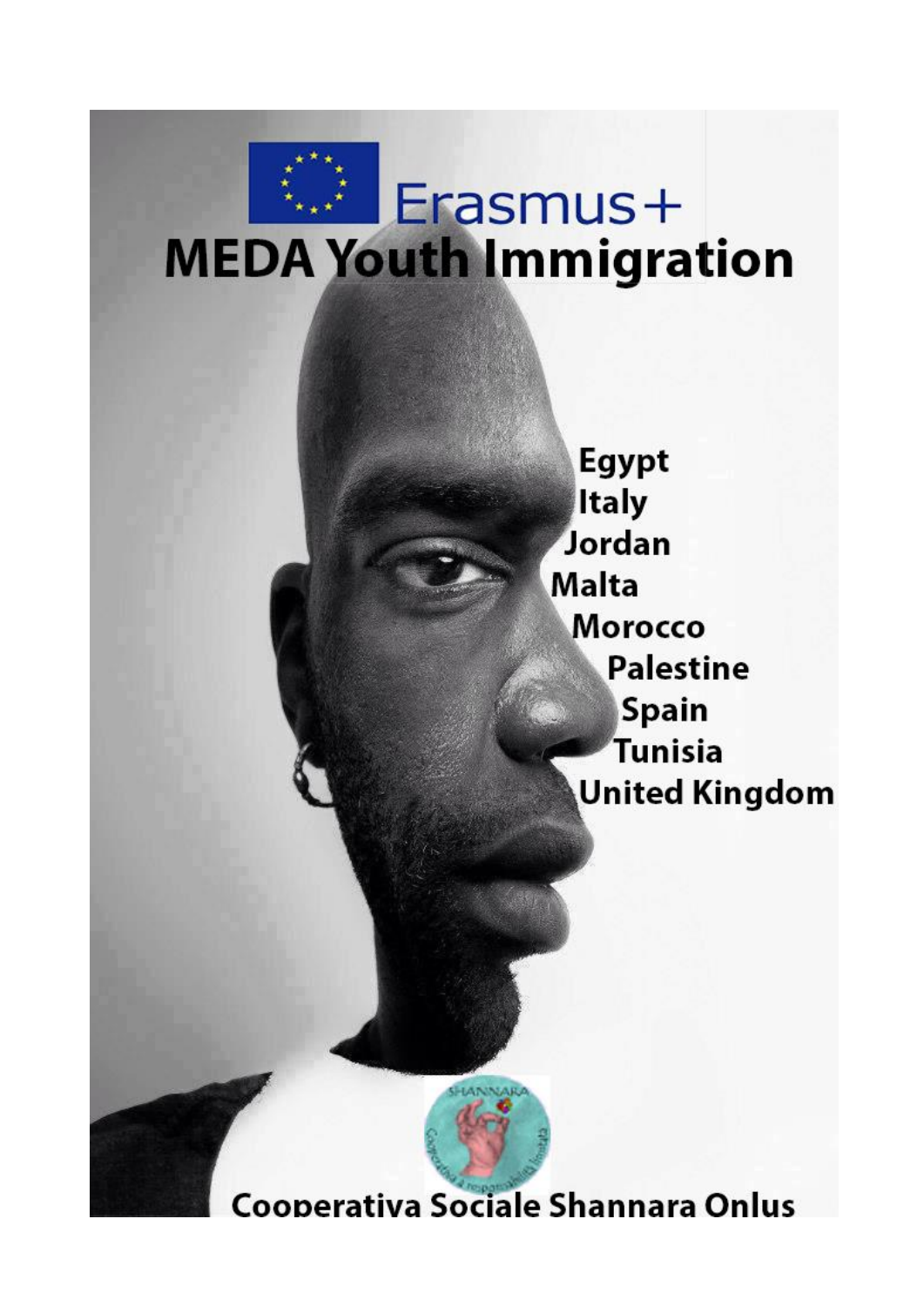#### **DATES: 6/11 SEPTEMBER 2015**

#### **VENUE:** Portici (Napoli) Italy

#### **ID NUMBER**: 2015-1-IT03-KA105-005683

**ACTIVITY:** The study visit involves 9 countries and 24 social educator/youth workers/volunteers dealing with young with fewer opportunities and will focus on the actionreaction of cause-effect of MEDA youth immigration. Italian staff (specialized in minors/young immigrants care) will show some of the effects of this phenomenon to give different points of view to MEDA countries for working on the causes. The study visit aims to offering to MEDA countries a grassroots information to better understand the youth needs so to develop and plan a better answer to the local youth demands by giving them the added tools to improve their education and social cohesion process in their country of origin and new tools to the right to choose a conscious migration. On the other hand, MEDA will offer to EU consortium the intercultural tools for a better understanding of the culture of origin and to improve the level of key competences and skills of EU youth workers to promote intercultural and interreligious dialogue, social inclusion and solidarity for MEDA youth immigrants in the EU countries. Non formal learning activities such as: meeting with young immigrants (boys and girls); round tables with the expertise in the immigration youth field/Italian system, will facilitate participants learning process to get a different eye on the youth problems in the countries of origin.

**OBJECTIVES:** The objective and the priorities of this study visit is to foster quality improvements in the youth work, in particular through enhanced cooperation between organizations in the youth field and/or other stakeholders; to stimulate and encourage mutual cultural understanding between young people within the Euro-Mediterranean region; to fight racial/religious stereotypes and prejudices and to promote active citizenship among young people and enhance their sense of solidarity.

#### **MAIN ACTIVITIES**

Information sessions, working group and discussions, field visits to migrants in system care; meetings with expertise dealing with young migrants (14/30 aged ).

#### **PARTNERS:**

- **Egypt** : Waseela For Training and Development
- **Jordan**: URI MENA
- **Morocco**: Al Mountada Al Moutawassiti li Shabab
- **Palestine**: Loesje Palestine
- **Palestine**: African Community Society
- **UK**: V2020
- **Spain**:FEPA
- **Malta**: African Media Association Malta
- **Malta**: Foundation for shelter and support to migrants
- **Italy**: Arciragazzi Nazionale
- **Tunisia**: CCAB

**PARTICIPANTS:** n.2 per each association

#### **EU CONTRIBUTION TRAVEL COST:**

**ITALY:** €180 (100 – 499 km) **EGYPT:** € 275 (500 – 1999 km) **JORDAN:** € 360 (2000 -2999 km) **MOROCCO:** € 275 (500 – 1999 km ) **PALESTINE:** € 360 (2000 - 2999 km) **UK:** € 275 (500 – 1999 km) **SPAIN:** € 275 (500 – 1999 km) **MALTA:** € 275 (500 – 1999 km) **TUNISIA :** € 275 (500 – 1999 km)